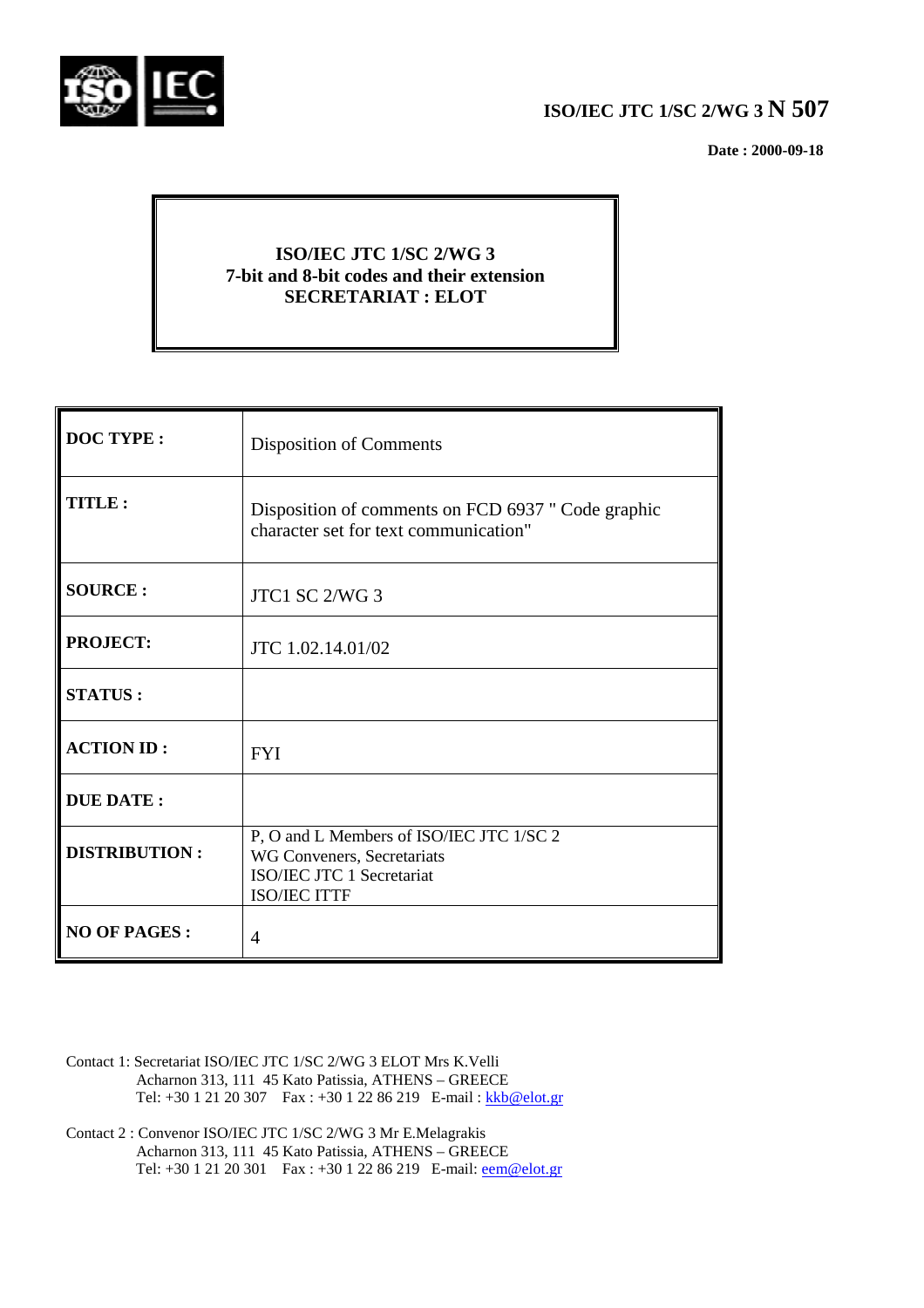The ballot in SC2 N3437 on FCD 6937 - Coded graphic character set for text communication - Latin Alphabet ended with 21 votes approving, and 4 votes disapproving. The ballot would thus have passed if it were a FDIS ballot.

2 of the approving votes were accompanied with comments, and the 4 disapproving votes were also accompanied with comments. 2 of the disapproving votes are reported to be turned into approving votes, if the comments are resolved satisfactorily for the voters. Furthermore comments were recieved from one O member body. The following refelcts the disposition of comments form SC2/WG3 on these comments.

# **1. Canada**

CA.A1 Accepted in principle. A note will be added on ligature use in the table with classification. in B1

CA.A2 Partly accepted. Note 3 will be changed to delete text on French.

CA.A3 Partly accepted, as for CA.2

CA.B1 Partly accepted. In 5.3 it will be indicated that the 10646 alignment is made for names only. The column for the UCS long IDs have been in the standard from the beginning, as long character names, they are just aligned with 10646 in this edition. Short IDs will not be added, as it is outside of the scope of the revision.

CA.B2 Not accepted. To add more identifiers in this standard would be error prone at this stage. Furthermore these IDs are not approved at this time, and would most likely not be approved before approval of this standard.

CA.C1 Accepted

CA.C2 Accepted

CA.C3 This will be checked against JTC1 writing style.

CA.C4 Accepted

CA.C5 Accepted

CA.D1 Not accepted. It is not worth it to do such changes, considering that this edition only be a consolidated reissue of the standard.

CA.D2 accepted.

CA.E1 Partly accepted. A note will be added. UCS short IDs will not be added.

CA.F1 [6] will be changed to refer to part 10.

CA.F2 accept.

#### **2. Finland**

Not accepted, as per SC2 and SC2/WG3 decisions.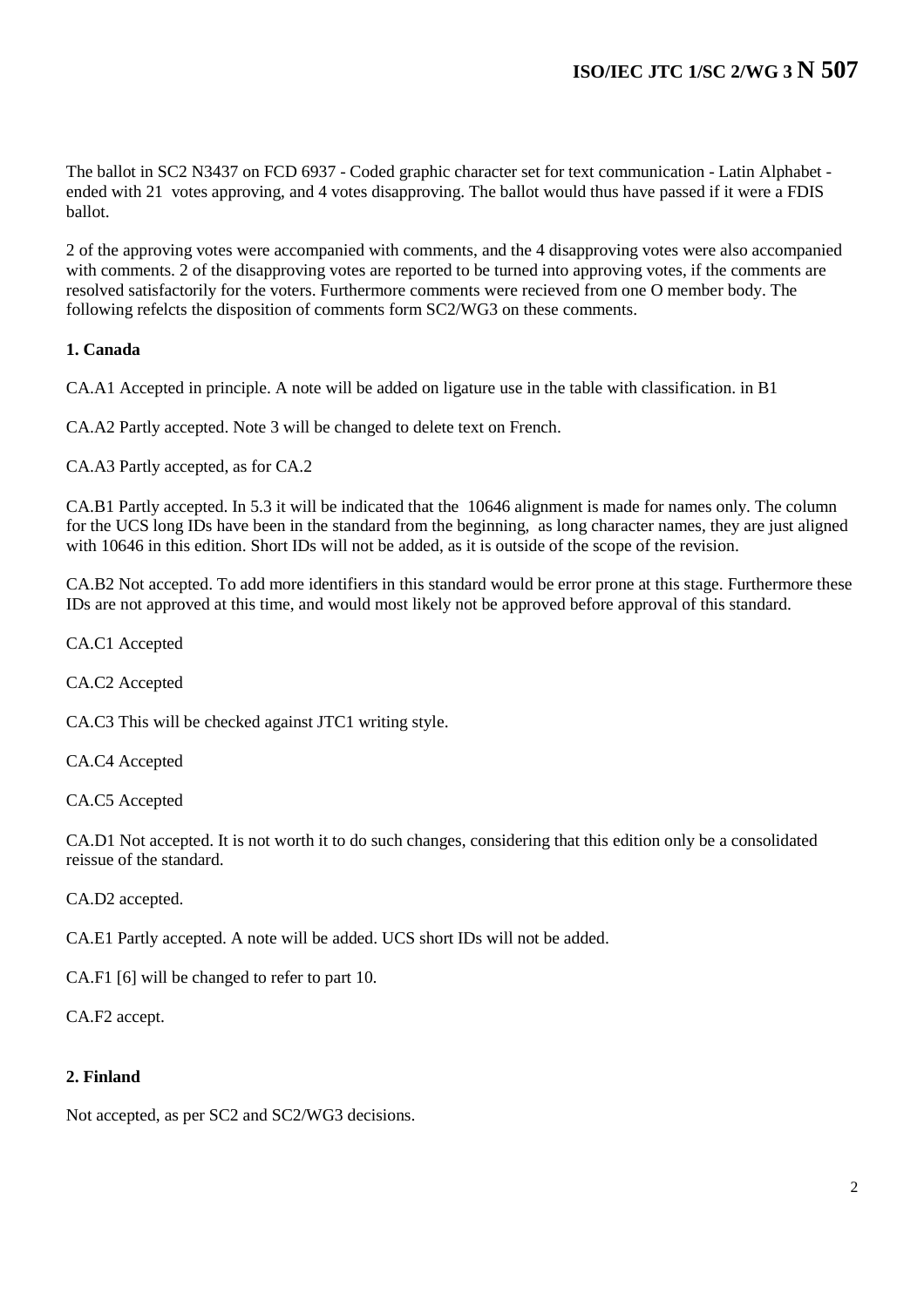# **3. Germany**

Accepted

# **4. Japan.**

J-1 accepted

- J-2 accepted
- J-3 accepted
- J-4 accepted
- J-4.1 accepted

J-5. not accepted. The standard is just a consolidation of the current standard, and adding the requested information would be tedious and error prone at this stage.

J-6 accepted.

J-7 Partly accepted. The graphic characters will be adjusted. Vertical lines will not be added.

# **5. The Netherlands**

Accepted in principle. The repertoire term will be taken from 10646, and the rest from 8859.

#### **6. Sweden**

The main comment is not accepted, as per SC2 and SC2/WG3 decisions. Sweden may take up the issue to create a new work item in SC2.

The formatting of tables comment is not accepted, as this would less maintainable than what we have now. With the intent of the revision there is no need to further complicate the edition of this standard.

The comment about adding UCS short identifiers is not accepted. This is an error prone process and tedious, and outside the scope for the revision of the standard.

Spelling errors will be corrected.

Table D.1 Lapp (Sami) will be changed to Samí.

The document will be changed to A4/Letter format. The document will not be changed to 2-coloumn format.